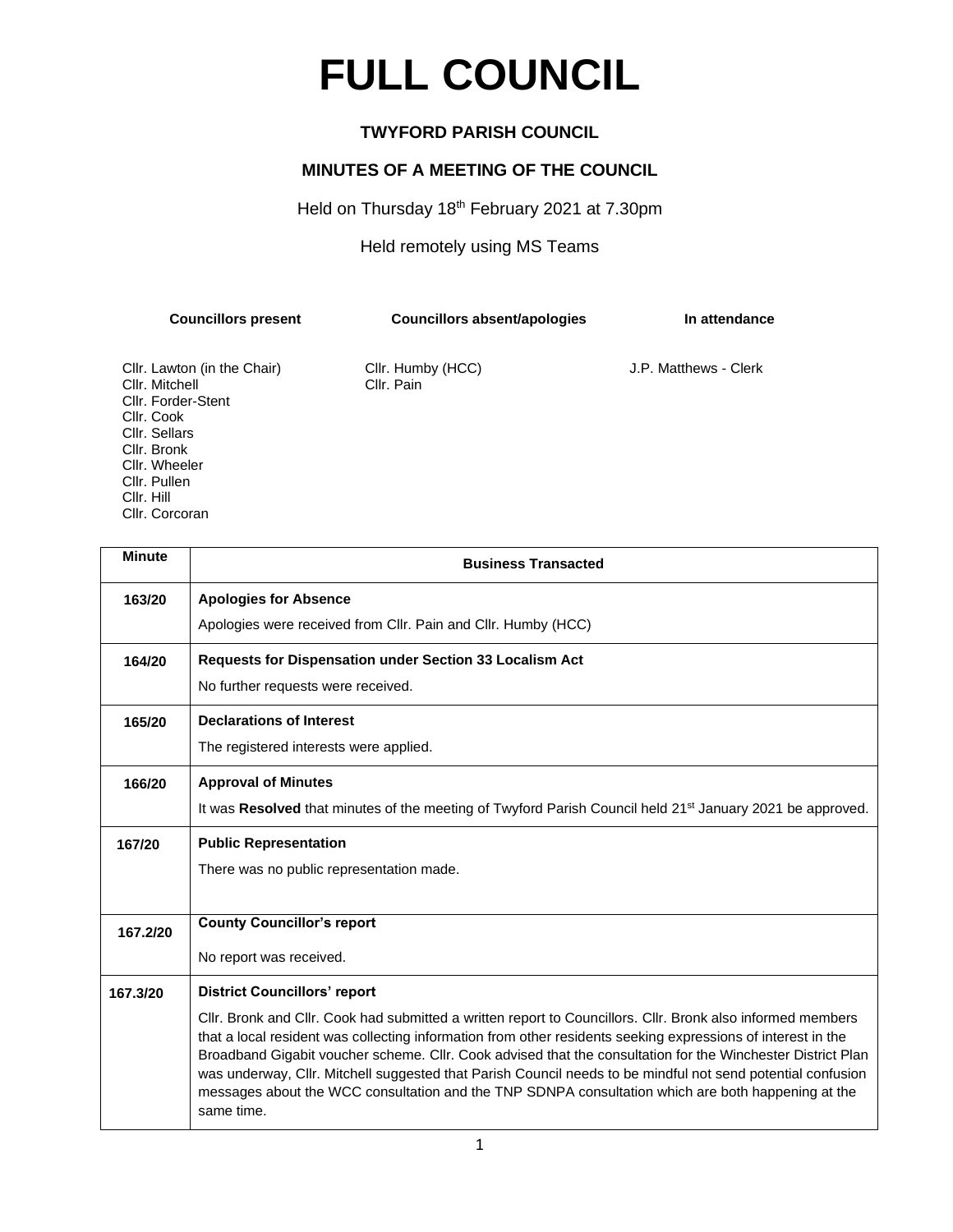| 168/20   | Update on matters arising from the minutes of the previous Full Council meeting                                                                                                                                                                                                                                                                                                                                                                                                                                                                           |
|----------|-----------------------------------------------------------------------------------------------------------------------------------------------------------------------------------------------------------------------------------------------------------------------------------------------------------------------------------------------------------------------------------------------------------------------------------------------------------------------------------------------------------------------------------------------------------|
|          | Street Lighting. The Clerk informed members that the County Council had, in response to question<br>raised, advised that dimming of lights was already in operational in Twyford. There was no legal<br>requirement to provide street lighting but the decision made by the County Council was only for<br>unclassified routes to be subject to part-night operation and feedback from other parishes<br>participating in the part night lighting scheme had not been negative.<br>The order for additional SLR post and socket has been placed with HCC. |
| 169/20   | <b>Update from the Planning Committee</b>                                                                                                                                                                                                                                                                                                                                                                                                                                                                                                                 |
|          | The chairman advised there was nothing he wished to add to the minutes of the committee meeting, but<br>asked Cllr. Cook to provide an update on the TPO application request at Hockley Golf Club.                                                                                                                                                                                                                                                                                                                                                        |
|          | CIIr. Cook advised that the Clerk had written to WCC requesting a temporary TPO and CIIr. Cook liaised<br>with officers at WCC who visited the site and have recommended that a TPO be applied to two areas and a<br>number of individual trees. Cllr. Cook thanked the Clerk and officers at WCC for their timely and efficient<br>action in addressing this matter.                                                                                                                                                                                     |
|          | Cllr. Corcoran advised that a temporary TPO would normally be in place for six months, allowing the LPA<br>sufficient time to consider making an order permanent.                                                                                                                                                                                                                                                                                                                                                                                         |
| 170/20   | <b>Update from the Recreation Committee</b>                                                                                                                                                                                                                                                                                                                                                                                                                                                                                                               |
|          | Cllr. Wheeler advised that work at Northfields was completed this week, allotment holders have been all<br>been written to regarding the 21/22 season. Two plots had been identified with incorrect measurements and<br>previously overcharged, their refunds are included in the schedule of payments. The football season may<br>extend to the end of June, but some fixtures could clash with cricket dates which were already booked in<br>which case the cricket bookings take priority.                                                             |
| 170.1/20 | <b>Report from Hunter Park Working Group</b>                                                                                                                                                                                                                                                                                                                                                                                                                                                                                                              |
|          | CIIr. Pullen gave a presentation on the proposed works to the playground area. Previous community<br>consultation events had taken place which lead to the development of the Hunter Park masterplan with<br>which the proposals conform. The presentation also included other works in the park, hedge planting and<br>the creation of wildlife habitats and 'wild' paths in long grass areas. The key priority was the Children's Play<br>Area, Basketball Area and perimeter of these areas and public footpath.                                       |
|          | It was Resolved to approve the proposed design and that the Clerk develop and issue a tender document<br>for the work.                                                                                                                                                                                                                                                                                                                                                                                                                                    |
|          | CIIr. Lawton suggested that the proposals, when finalised, should be shared with community.                                                                                                                                                                                                                                                                                                                                                                                                                                                               |
| 171/20   | <b>Update from the Finance Committee</b>                                                                                                                                                                                                                                                                                                                                                                                                                                                                                                                  |
|          | There were no further updates. However the Clerk advised that the final precept, agreed in December,<br>would be slightly lower in percentage increase due to the tax base having increased. Therefore the increase<br>for the Twyford precept on council bills for 2021/22 would be 1.5%                                                                                                                                                                                                                                                                 |
| 171.1/20 | <b>Schedule of Payments</b>                                                                                                                                                                                                                                                                                                                                                                                                                                                                                                                               |
|          | It was Resolved to approve the Schedule of Payments for February 2021.                                                                                                                                                                                                                                                                                                                                                                                                                                                                                    |
|          | Proposed by Cllr.Lawton, seconded by Cllr.Sellars.                                                                                                                                                                                                                                                                                                                                                                                                                                                                                                        |
| 171.2/20 | <b>Balance of the bank accounts</b>                                                                                                                                                                                                                                                                                                                                                                                                                                                                                                                       |
|          | The bank balances as of 31st January 2021 were noted                                                                                                                                                                                                                                                                                                                                                                                                                                                                                                      |
|          | <b>Ordinary Accounts</b><br><b>Interest rate</b>                                                                                                                                                                                                                                                                                                                                                                                                                                                                                                          |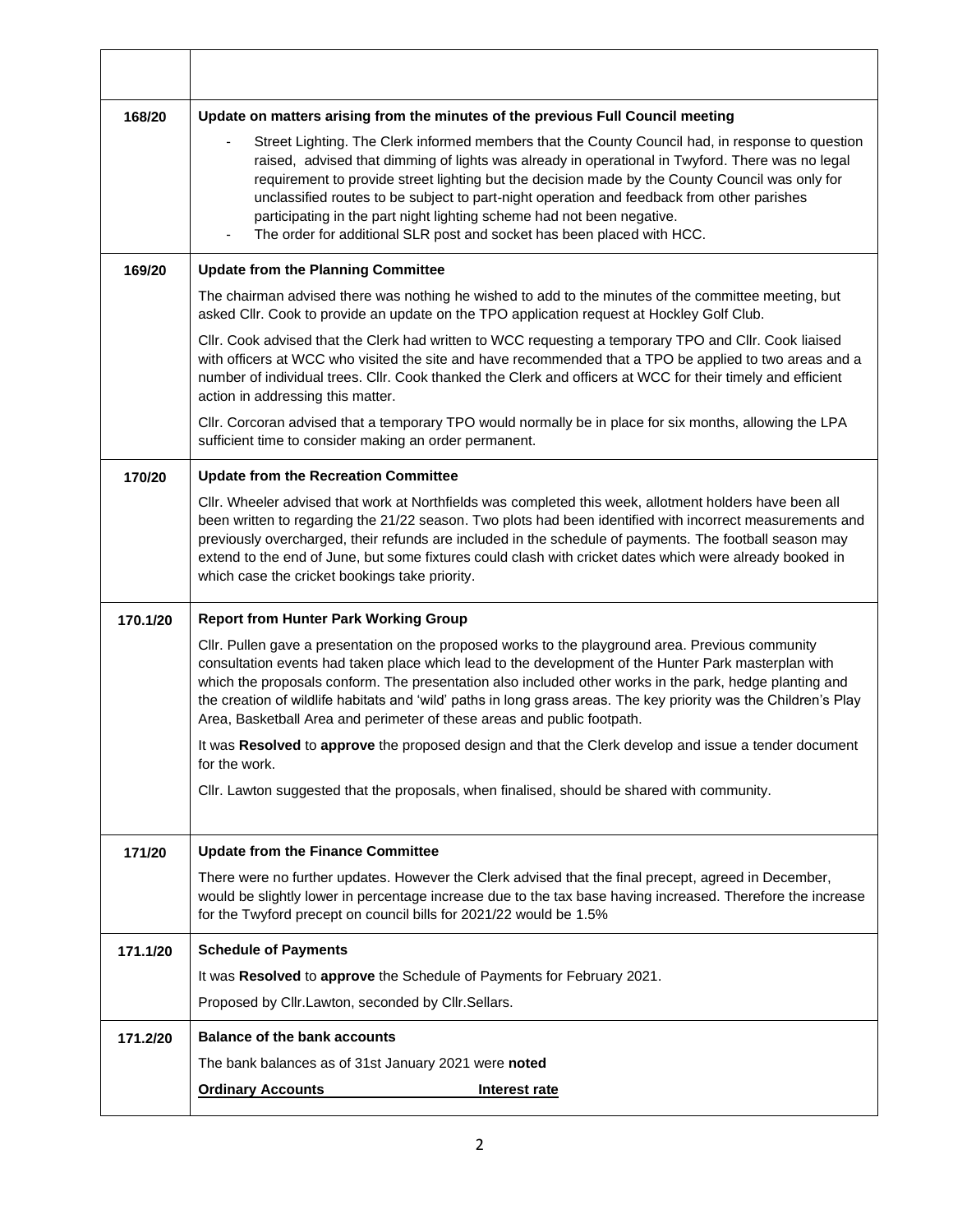|          | HSBC C/A                                                                                                                                                                                                                                                                                                                                                                                                                                                                                                                                                   | £8,013.75   | 0.0%                                                                                                                                                                                                                                                                                                                                                                                                                                                                                                                                                  |  |  |  |  |
|----------|------------------------------------------------------------------------------------------------------------------------------------------------------------------------------------------------------------------------------------------------------------------------------------------------------------------------------------------------------------------------------------------------------------------------------------------------------------------------------------------------------------------------------------------------------------|-------------|-------------------------------------------------------------------------------------------------------------------------------------------------------------------------------------------------------------------------------------------------------------------------------------------------------------------------------------------------------------------------------------------------------------------------------------------------------------------------------------------------------------------------------------------------------|--|--|--|--|
|          | <b>HSBC Savings</b>                                                                                                                                                                                                                                                                                                                                                                                                                                                                                                                                        | £82,483.22  | 0.01%                                                                                                                                                                                                                                                                                                                                                                                                                                                                                                                                                 |  |  |  |  |
|          | Nationwide                                                                                                                                                                                                                                                                                                                                                                                                                                                                                                                                                 | £74,018.07* | 0.05%                                                                                                                                                                                                                                                                                                                                                                                                                                                                                                                                                 |  |  |  |  |
|          | <b>Total</b>                                                                                                                                                                                                                                                                                                                                                                                                                                                                                                                                               | £164,515.04 |                                                                                                                                                                                                                                                                                                                                                                                                                                                                                                                                                       |  |  |  |  |
|          | *paper statement not yet received, this balance is based on statement for 01-Jan-21                                                                                                                                                                                                                                                                                                                                                                                                                                                                        |             |                                                                                                                                                                                                                                                                                                                                                                                                                                                                                                                                                       |  |  |  |  |
| 171.3.20 | <b>Financial Regulations</b>                                                                                                                                                                                                                                                                                                                                                                                                                                                                                                                               |             |                                                                                                                                                                                                                                                                                                                                                                                                                                                                                                                                                       |  |  |  |  |
|          | Members consider an updated version of the Financial Regulations, based on the NALC model. The RFO<br>advised that the authorisation thresholds in previous TPC Financial Regulations were included in this<br>updated version which also included updated information relating to public procurement limits and the<br>requirements to issue tenders for work.<br>CIIr. Bronk advised that he would have liked more time to consider an important document such as this and<br>a narrative around the changes included but did not otherwise object to it |             |                                                                                                                                                                                                                                                                                                                                                                                                                                                                                                                                                       |  |  |  |  |
|          | It was Resolved to approve the Twyford Parish Council Financial Regulations                                                                                                                                                                                                                                                                                                                                                                                                                                                                                |             |                                                                                                                                                                                                                                                                                                                                                                                                                                                                                                                                                       |  |  |  |  |
|          | Proposed by Cllr. Lawton, seconded by Cllr. Sellars.                                                                                                                                                                                                                                                                                                                                                                                                                                                                                                       |             |                                                                                                                                                                                                                                                                                                                                                                                                                                                                                                                                                       |  |  |  |  |
| 172/20   | <b>Internal Audit</b>                                                                                                                                                                                                                                                                                                                                                                                                                                                                                                                                      |             |                                                                                                                                                                                                                                                                                                                                                                                                                                                                                                                                                       |  |  |  |  |
|          | Three quotations were received and circulated for the Internal Audit work, all for under £500.                                                                                                                                                                                                                                                                                                                                                                                                                                                             |             |                                                                                                                                                                                                                                                                                                                                                                                                                                                                                                                                                       |  |  |  |  |
|          | The current auditor had carried out the work since 2012, however the council supported the view that an<br>alternative auditor could provide further assurance and an alternative perspective on relevant matters.                                                                                                                                                                                                                                                                                                                                         |             |                                                                                                                                                                                                                                                                                                                                                                                                                                                                                                                                                       |  |  |  |  |
|          | It was resolved to appoint Fair Account to provide the Internal Audit service for the Council for a fee of<br>£495.                                                                                                                                                                                                                                                                                                                                                                                                                                        |             |                                                                                                                                                                                                                                                                                                                                                                                                                                                                                                                                                       |  |  |  |  |
|          |                                                                                                                                                                                                                                                                                                                                                                                                                                                                                                                                                            |             | The Clerk would write to the successful appointee and also thank the previous auditor for their work.                                                                                                                                                                                                                                                                                                                                                                                                                                                 |  |  |  |  |
| 173/20   | <b>Highways Update</b>                                                                                                                                                                                                                                                                                                                                                                                                                                                                                                                                     |             |                                                                                                                                                                                                                                                                                                                                                                                                                                                                                                                                                       |  |  |  |  |
|          | Villages toolkit.                                                                                                                                                                                                                                                                                                                                                                                                                                                                                                                                          |             | A discussion took place about the temporary traffic lights outside of the Phoenix in by Queen St junction and<br>how these were enabling pedestrians to cross the road safely. This highlighted the need for a permanent<br>pedestrian crossing in this location. Cllr. Bronk advised that he had already raised concerns about the<br>courtesy crossing which had been installed Hampshire County Council some years ago as he did not<br>believe this was fit for purpose. Cllr Pullen advised he would circulate some information about Traffic in |  |  |  |  |
|          |                                                                                                                                                                                                                                                                                                                                                                                                                                                                                                                                                            |             | CIIr. Forder-Stent advised that CIIr. Humby (HCC) is running a survey about the Hampshire transport plan<br>and suggested that the parish council should highlight the issue of the main road running through Twyford<br>village as being B category road yet having a significant volume of traffic. How this could be addressed,<br>especially in the context of active travel and reducing carbon emissions.                                                                                                                                       |  |  |  |  |
|          | survey and provide to the Clerk for formal submission.                                                                                                                                                                                                                                                                                                                                                                                                                                                                                                     |             | It was Resolved to delegate authority to Cllr. Forder-Stent to coordinate a response with members to the                                                                                                                                                                                                                                                                                                                                                                                                                                              |  |  |  |  |
| 173.1/20 | <b>Speed Limit Reminder Signs Report</b>                                                                                                                                                                                                                                                                                                                                                                                                                                                                                                                   |             |                                                                                                                                                                                                                                                                                                                                                                                                                                                                                                                                                       |  |  |  |  |
|          | The report was received and noted.                                                                                                                                                                                                                                                                                                                                                                                                                                                                                                                         |             |                                                                                                                                                                                                                                                                                                                                                                                                                                                                                                                                                       |  |  |  |  |
|          | liaise with the Assistant Clerk on the matter.                                                                                                                                                                                                                                                                                                                                                                                                                                                                                                             |             | CIIr Lawton noted that vehicle speeds were clearly higher during the lockdown whilst vehicle volumes were<br>lower. Cllr. Bronk reminded the meeting that he had asked whether it was possible to aggregate data for<br>each location into a single table so that data could easily be viewed over a long period. The Clerk agreed to                                                                                                                                                                                                                 |  |  |  |  |